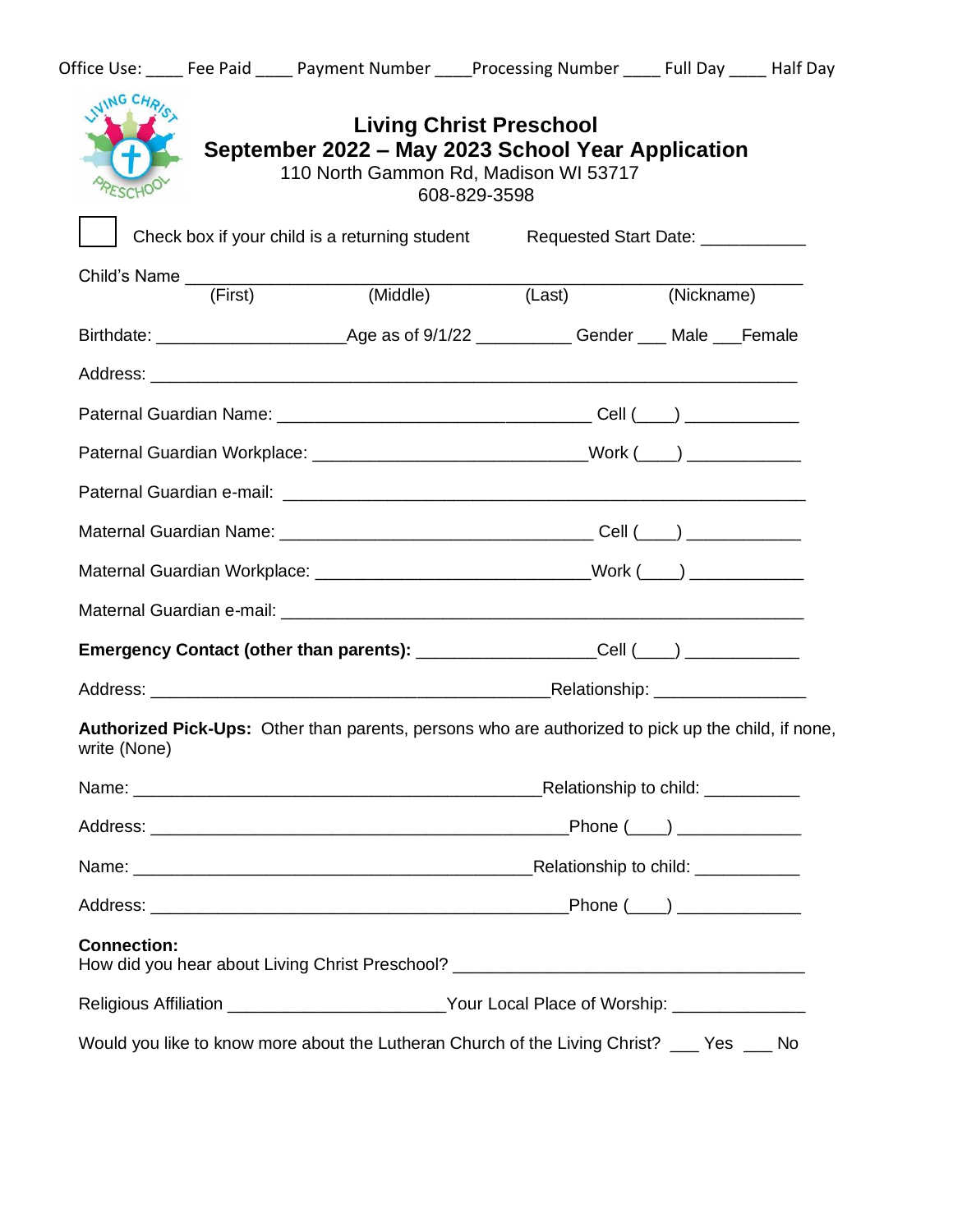## **Physician/Medical Facility Information**

Name of Child's Doctor/Hospital:  $\blacksquare$ 

| Doctor/Hospital Address: |  |
|--------------------------|--|
|                          |  |

\_\_\_\_\_\_\_\_\_\_\_\_\_\_\_\_\_\_\_\_\_\_\_\_\_\_\_\_\_\_\_\_\_\_\_\_\_\_\_\_\_\_\_\_\_\_\_\_\_\_\_\_\_\_\_\_\_\_\_\_\_\_\_\_\_ (N/A)

Doctor/Hospital Phone Number: \_\_\_\_\_\_\_\_\_\_\_\_\_\_\_\_\_\_\_\_\_\_\_\_\_\_\_\_\_\_\_\_\_\_\_\_\_\_\_\_\_\_\_\_\_\_\_\_\_\_

Describe any allergies or other special physical or emotional needs your child may have:

|  |  | $\vert$ $\vert$ Yes $\vert$ $\vert$ No I give consent for emergency medical care or treatment to be used only if I cannot<br>be reached immediately. |
|--|--|------------------------------------------------------------------------------------------------------------------------------------------------------|
|  |  | $\vert$ Yes $\vert$ No I have been informed of the number of pets in the center and the degree of                                                    |

| I have been informed of the number of pets in the center and the degree of |
|----------------------------------------------------------------------------|
| contact with the enrolled children. (None at Living Christ Preschool)      |

## **Permissions/Authorizations:**

Yes  $|$ 

| Yes    |  | No I give consent for my child to participate in field trips and activities during<br>operating hours |
|--------|--|-------------------------------------------------------------------------------------------------------|
| 'Yes │ |  | No I give consent for pictures of my child to be used for display in the                              |

|      | preschool/church                                                   |
|------|--------------------------------------------------------------------|
| No l | I give consent for pictures of my child to be used for advertising |
|      | Purposes (Facebook, website)                                       |

## **Choose only one of the following options (one must be Yes and one must be No):**

as needed

|  | $\vert$ Yes $\vert$ No I give consent for LCP to use Equate Kids SPF 50 sunscreen for my<br>child as needed |
|--|-------------------------------------------------------------------------------------------------------------|
|  | $\sqrt{1 + 1}$ Yes $\sqrt{1 + 1}$ No I give consent for LCP to use parent provided sunscreen                |

|  |  | <b>Potty Training:</b> If your child is 3+, are they potty trained? ____ Yes ____ Almost ____ No |  |  |  |
|--|--|--------------------------------------------------------------------------------------------------|--|--|--|
|--|--|--------------------------------------------------------------------------------------------------|--|--|--|

**Home Language:** If English isn't your primary language, what language is spoken at home? \_\_\_\_\_\_\_\_\_\_\_\_\_\_\_\_\_\_\_\_\_\_\_\_\_\_\_\_\_\_\_\_\_\_\_\_\_\_\_\_\_\_\_\_\_\_\_\_\_\_\_\_\_\_\_\_\_\_\_\_\_\_\_\_\_\_\_\_\_\_\_\_\_

Key Fob policy

- Each family will receive one key fob. If both parents share pick up/drop off responsibilities, please talk to the Director about a second fob
- If the fob number becomes illegible, please stop by the office to have it re-marked
- When you enroll your child, there will be a \$10 fob Fee on your first bill. On your child's last day when you return your fob, \$10 will be refunded to you.
	- $\circ$  This fee will also be applied for any additional fobs your family may ask for.

#### **Parent Handbook Agreement**

**\_\_\_\_\_\_\_\_**By initialing this line, I acknowledge that I have read the Living Christ Preschool Parent Handbook found at https://www.living-christ-preschool.com/student-forms and that I agree to abide by all policies and procedures stated therein. (Hard copies are available upon request)

Parent/Guardian Signature: \_\_\_\_\_\_\_\_\_\_\_\_\_\_\_\_\_\_\_\_\_\_\_\_\_\_\_\_\_\_\_\_\_\_\_\_\_ Date: \_\_\_\_\_\_\_\_\_\_\_

| .,<br><b>гі</b> |  |
|-----------------|--|
|                 |  |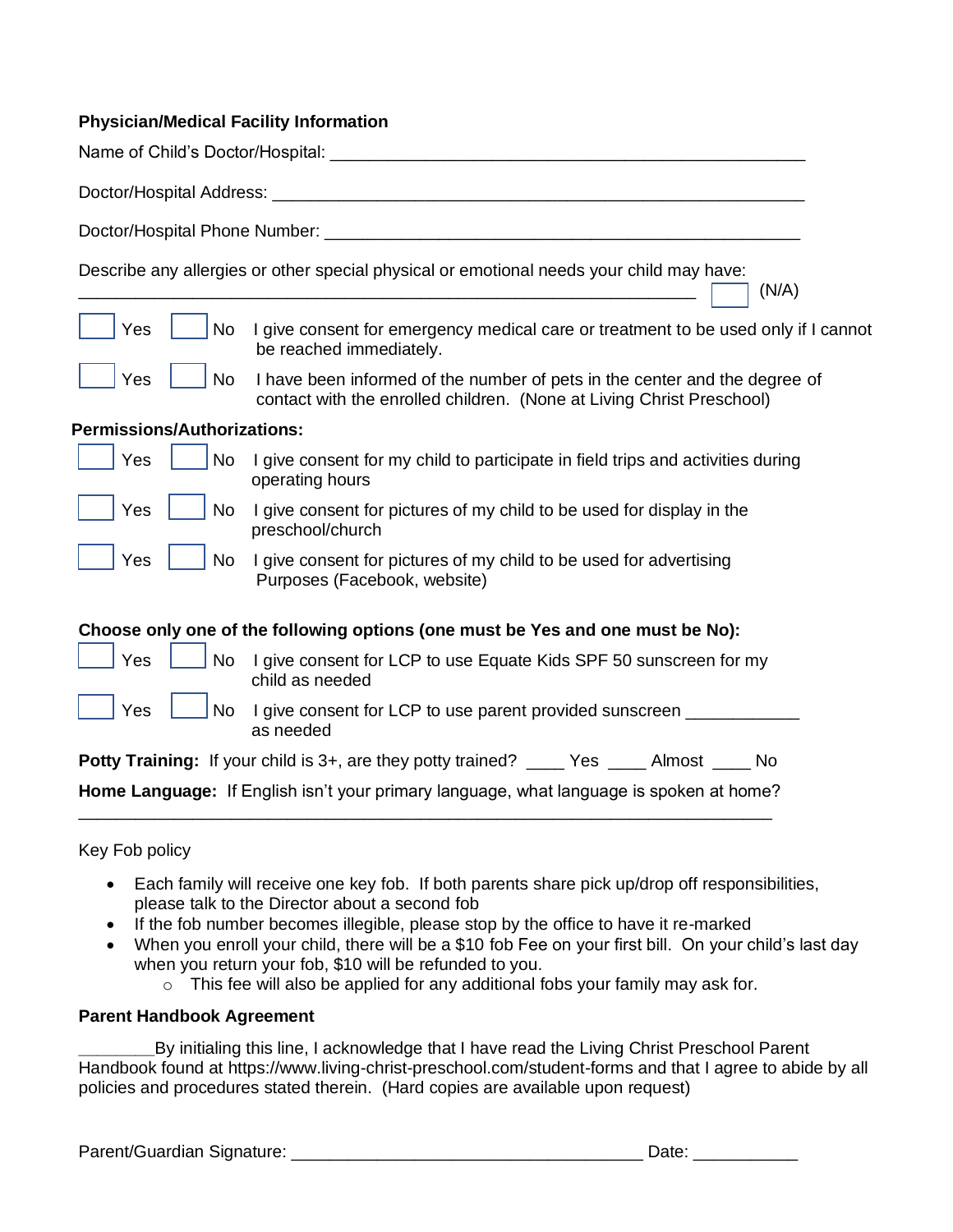# **Enrollment Contract**

## **Fees: Please initial each line to acknowledge your understanding of these fees**

An application fee of \$60 is due when this application is turned in; applications will not be processed until this fee is paid. These fees are non-refundable.

\_\_\_\_\_\_\_\_\_\_\_\_ (Fall Enrollment Only) The first month's tuition invoice will be calculated and sent out with confirmation for the child's application being processed. This invoice must be paid in order to finalize the child's enrollment and hold their spot. This tuition is non-refundable.

Supplies from the supply list will be brought in at Open House or on the child's first day of school. If the family chooses, they may instead pay the \$90 supply fee. If no supplies are brought in, the \$90 fee will be assessed on the next invoice. A \$35 portfolio fee will be charged on the first invoice to help cover costs of paper, ink, and other items to create your child's portfolio.

#### **Tuition: Please initial each line to acknowledge your understanding of these policies**

After the first invoice to confirm your child's spot, invoices will be sent on the first of each month, for a month in advance. (October's invoice will be sent in September). Invoices are due by the  $10<sup>th</sup>$  of the month they are sent out.

If tuition is not paid by the 10<sup>th</sup>, there will be a \$20 late fee added. An additional \$20 will be assessed for every 5 days the invoice remains unpaid. If an invoice remains unpaid through the end of the month the child's enrollment may be terminated.

\_\_\_\_\_\_\_\_\_\_\_ Tuition must be paid to hold a child's spot. Long term absences will not be refunded tuition.

A \$10 No Call/No Show fee will be assessed if your child is not to school by 9:00 am and their absence has not been called in to the office, 608-829-3598. You must leave a message, speak to a teacher, or send a message through Brightwheel.

Tuition may be paid via cash, check made out to Living Christ Preschool, or on-line through Brightwheel (additional fees may be applied by Brightwheel).

\_\_\_\_\_\_\_\_\_\_\_ Parents must be able to access the information on Brightwheel, either through the app, or on a computer. This is our main method of communication between LCP staff, and parents.

#### **Withdrawal: Please initial each line to acknowledge your understanding of these policies**

If your child will be unenrolled, we require a 30-day written notice. Any outstanding invoices must be paid.

If a child has needs that cannot be met or is negatively impacting the learning environment and safety of others, we reserve the right to terminate the child's enrollment. See Parent Handbook.

At any point, for withdrawal or otherwise, paid tuition and fees are not refundable.

*Parent/Guardian Signature \_\_\_\_\_\_\_\_\_\_\_\_\_\_\_\_\_\_\_\_\_\_\_\_\_\_\_\_\_\_\_\_\_\_\_\_\_ Date \_\_\_\_\_\_\_\_\_*

\*All policies, including these, can be found in greater detail in the Parent Handbook